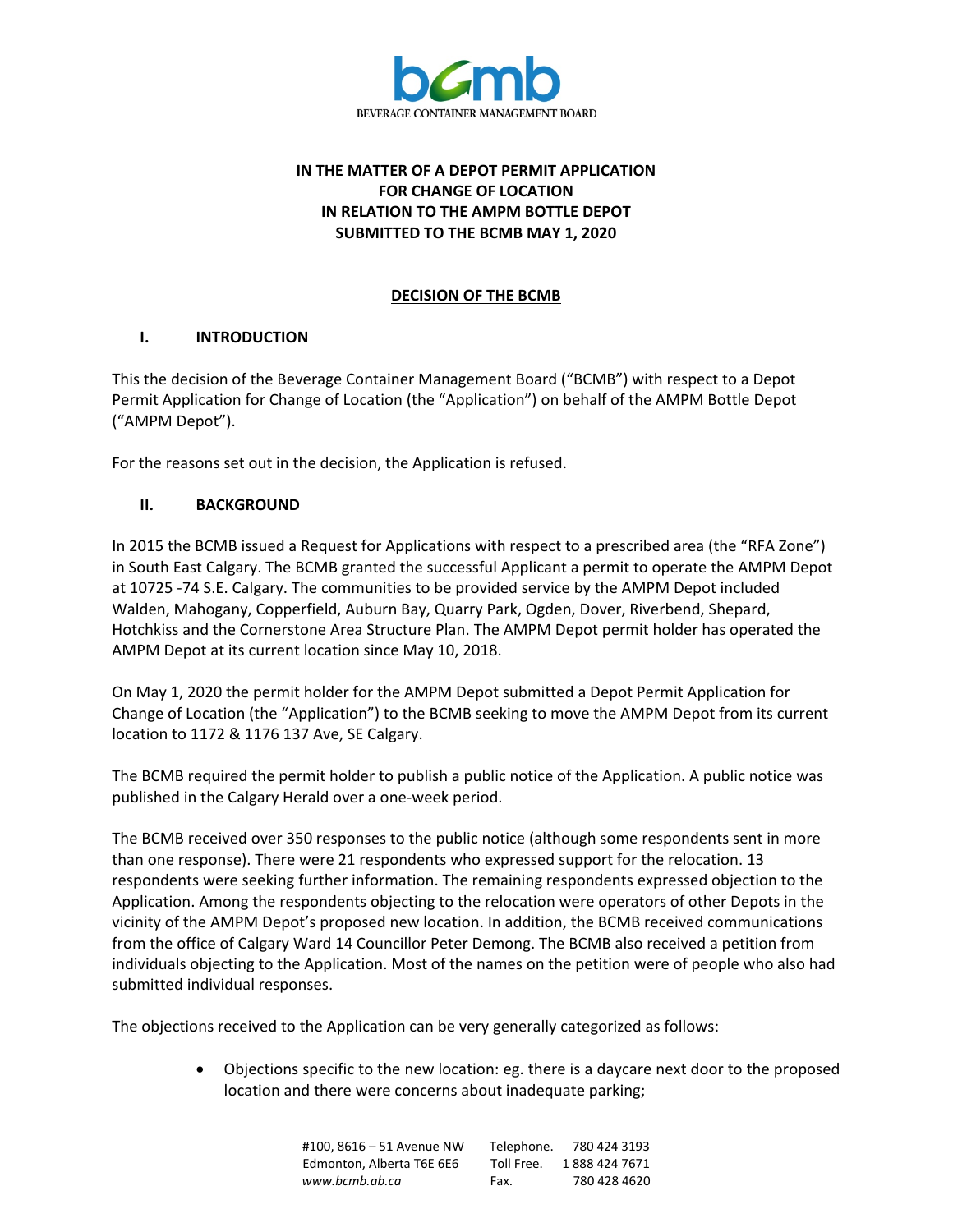

- Objections to Depots generally; eg. concerns about noise, broken glass, increased traffic, the potential to attract unwanted visitors to the neighbourhood etc.;
- Objections from Depots relating to the potential impact on their operations and concerns that the Depot was moving from the RFA Zone for which the permit had been granted. 21 objections were received from or on behalf of Calgary Depots.

The BCMB provided all of the public responses to the permit holder and provided the permit holder with an opportunity to comment on the responses. The permit holder expressed concern about the fact that somebody had placed hundreds of lawn signs opposing the Application and that it appeared that whoever had placed the signs was purporting to have done so on behalf of the Deer Ridge Community Association although the Community Association denied this was the case. The permit holder also advised that he had met with members of the public after the lawn signs were erected and had a positive response to that meeting, including a letter of support from the owner of the daycare next to the proposed location. The permit holder advised that the new location was intended to serve the communities of Deer Run, Deer Ridge, Queensland, Parkland, Lake Bonavista and Canyon Meadows. In his response the permit holder also addressed in detail the objections that had been received. Finally, the permit holder stated that the Application was not intended to impact any other Depots and noted that the Application was in compliance with the relevant BCMB By-laws.

## **III. THE DEPOT BY-LAW**

Applications to relocate an existing depot are governed by the By-laws passed by the BCMB, and in particular the *Depot By-law.* [1](#page-1-0)

In accordance with section 6.3 of the *Depot By-law* a Permit Holder may apply to amend, add or delete a term or condition of a Permit including the Depot location specified in that Permit.

The *Depot By-law* also provides as follows:

- 3.2 In determining the number and location of Depots to be permitted in Alberta, the BCMB shall have regard to the following criteria:
	- 3.2.1 patterns of population growth;
	- 3.2.2 closure of existing Depots;
	- 3.2.3 the number and nature of complaints received from the public regarding the collection of Containers generally; and
	- 3.2.4 any other criteria the BCMB considers relevant in order to maintain a viable Container recovery system.

In accordance with section 6.9 of the *Depot By-law*, the decision whether or not to grant an application for amendment is in the sole discretion of the BCMB subject to the population and proximity requirements contained in the By-law.

<span id="page-1-0"></span><sup>1</sup> [https://www.bcmb.ab.ca/uploads/source/By-laws\\_Current/Depot\\_By-law/2019.11.20.Depot.Bylaw.BOARD.APPROVED..pdf.](https://www.bcmb.ab.ca/uploads/source/By-laws_Current/Depot_By-law/2019.11.20.Depot.Bylaw.BOARD.APPROVED..pdf)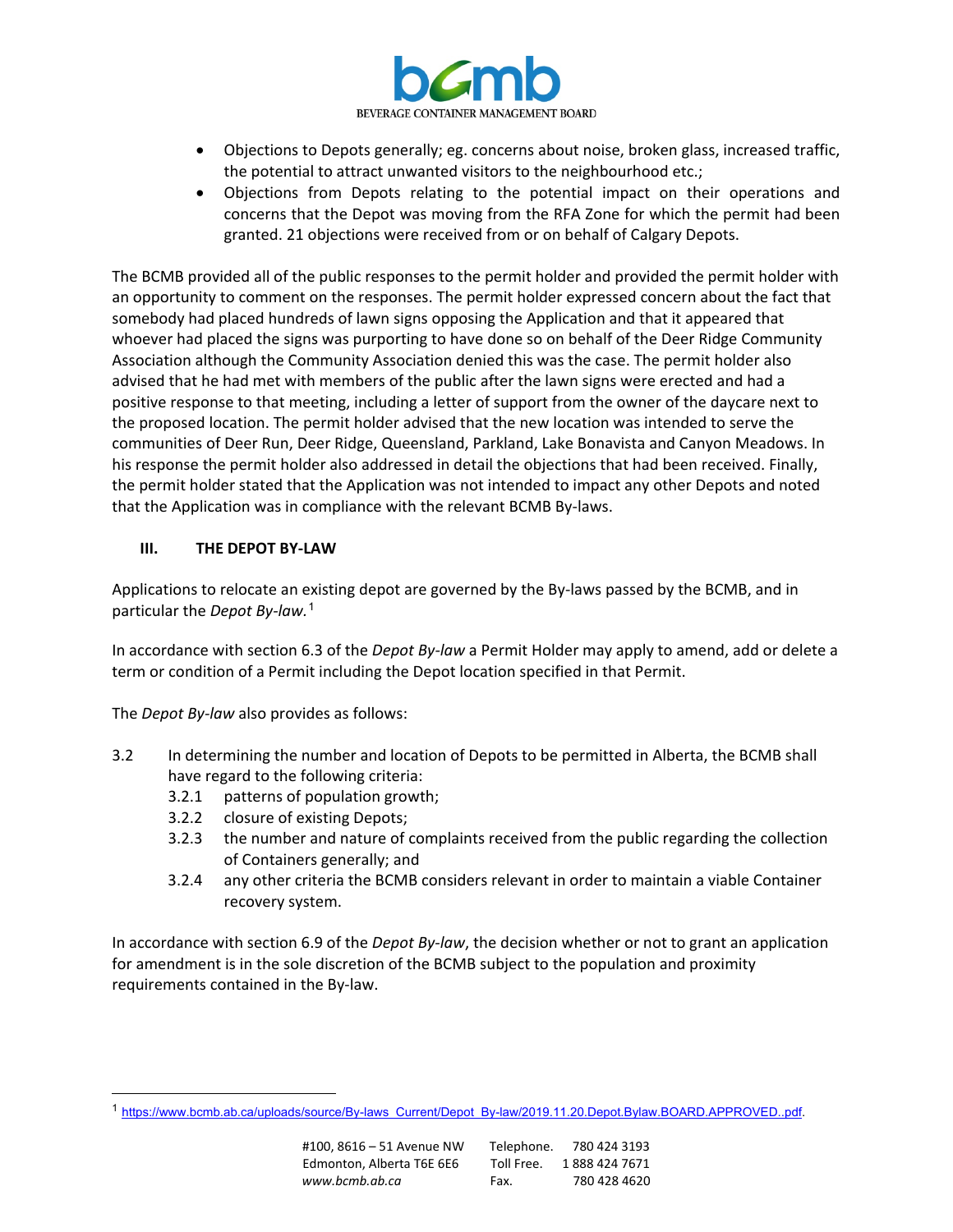

### **IV. DECISION AND REASONS**

The first two considerations for the BCMB in reviewing an application to amend a permit by changing the Depot location are the population and proximity requirements set out in the *Depot By-law*.

In terms of population requirements, the *Depot By-law* provides that unless otherwise directed by the Board of the BCMB, the number of Depots allowed in a Metro Area shall be calculated by dividing the population of that Metro Area by 40,000 (section 3.3). Calgary is a Metro Area and based on the most recent Government of Alberta Municipal Affairs Population List (2019), Calgary has a population of 1,285,711. There are currently 32 Depots allowed in Calgary and there are 28 permits issued. The Application meets the population requirements.

The proximity requirement is set out in section 3.5 of the *Depot By-law* which provides that unless otherwise directed by the Board, no new permit may be issued in a Metro Area for a Depot that will be located within a 3 kilometre radius of an existing and operating Depot. The BCMB retained an independent surveyor to determine the distance between the property lines of the proposed location and the property lines of each of the Depots in the vicinity of the proposed location. According to the surveyor, the distance between the closest property lines of the proposed location and the nearest Depot was 3.02 km. This measurement was challenged by one of the parties responding to the Application, but the BCMB is satisfied based on its independent survey that the Application meets the proximity requirements.

The BCMB then considered the enumerated criteria in section 3.2 of the *Depot By-law.*

The population in the area proposed as the new location for the AMPM Depot has remained static in recent years. This is likely because it is surrounded on three sides by the Bow River and has wellestablished communities located to the North. This is not an area of notable population growth.

There have been no recent Depot closures in the area around the proposed new AMPM Depot location.

The BCMB has not received any complaints from residents in this area of Calgary regarding their ability to access Depots or with respect to the Depots servicing the area around the AMPM Depot's proposed new location.

The consideration of the enumerated factors in section 3.2 weighed against siting another Depot in this area of south east Calgary.

Since the BCMB wants to ensure that Albertans have reasonable access to Depots in order to encourage the return of beverage containers, the BCMB considered whether communities in this area already have ready access to a Depot or Depots. The BCMB is of the view that all of the communities have one Depot within a reasonable distance, although only one of the communities has easy access to more than one Depot.

The BCMB also looked at the communities within a 3 kilometre radius of the existing Depots in the area and considered which communities would fall within a 3 kilometre radius of more than one Depot if the Application was allowed. It is clear that the service area of the AMPM Depot, if relocated as proposed,

> #100, 8616 – 51 Avenue NW Telephone. 780 424 3193 Edmonton, Alberta T6E 6E6 Toll Free. 1888 424 7671 *www.bcmb.ab.ca* Fax. 780 428 4620